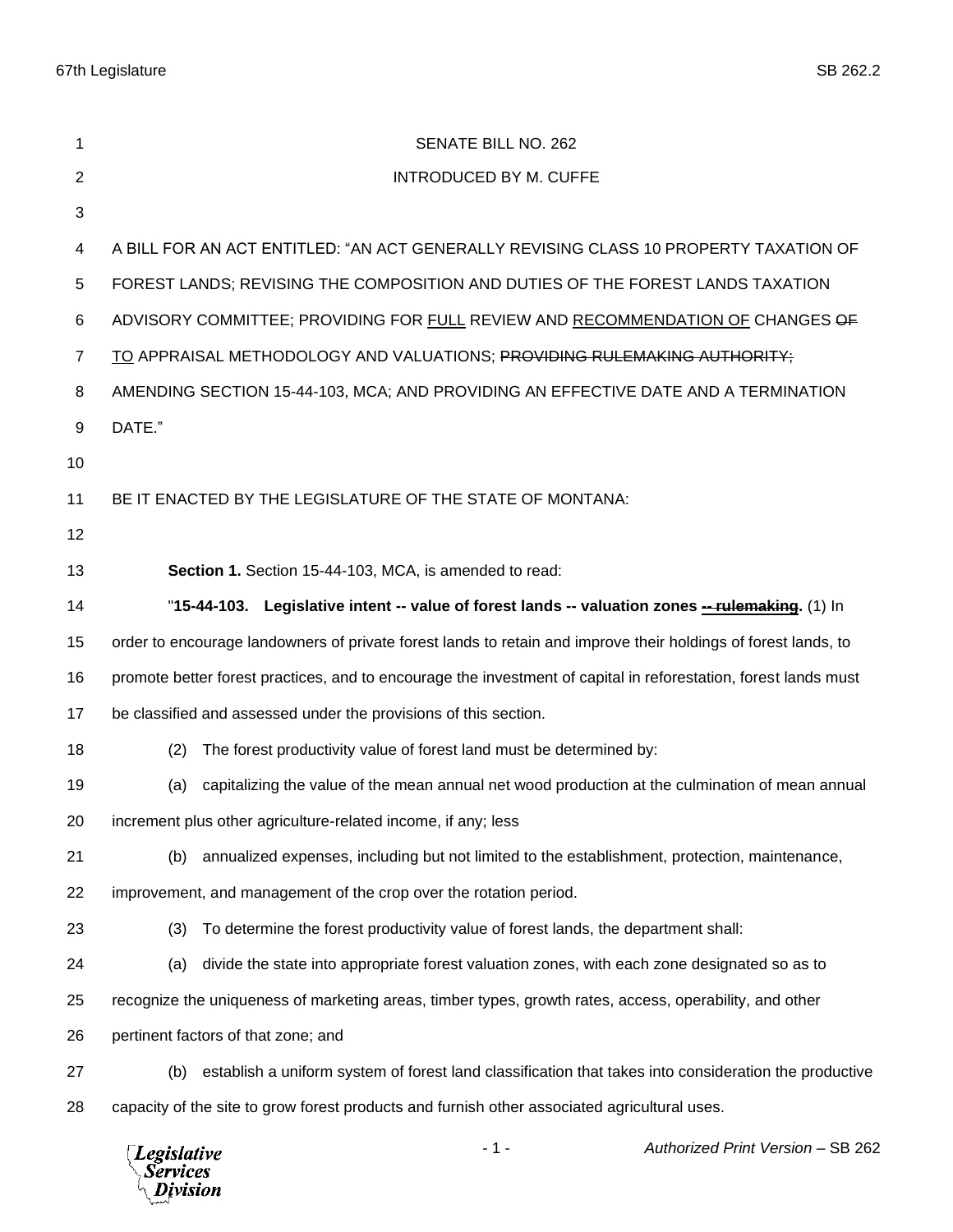67th Legislature SB 262.2

| 1              | (4)                 | In computing the forest land productivity valuation for each forest valuation zone, the department                |
|----------------|---------------------|-------------------------------------------------------------------------------------------------------------------|
| $\overline{c}$ |                     | shall determine the productive capacity value of all forest lands in each forest valuation zone using the formula |
| 3              | $V = I/R$ , where:  |                                                                                                                   |
| 4              | (a)                 | V is the per-acre forest productivity value of the forest land;                                                   |
| 5              | (b)                 | I is the per-acre net income of forest lands in each valuation zone and is determined by the                      |
| 6              |                     | department using the formula $I = (M \times SV) + AI - C$ , where:                                                |
| 7              | (i)                 | I is the per-acre net income;                                                                                     |
| 8              |                     | (ii) M is the mean annual net wood production;                                                                    |
| 9              |                     | (iii) SV is the stumpage value;                                                                                   |
| 10             |                     | (iv) AI is the per-acre agriculture-related income; and                                                           |
| 11             | (v)                 | C is the per-unit cost of the forest product and agricultural product produced, if any; and                       |
| 12             | (c)                 | R is the capitalization rate determined by the department as provided in subsection (6).                          |
| 13             | (5)                 | Net income must:                                                                                                  |
| 14             | (a)                 | be calculated for each year of a base period, which is the most recent 10-year period for which                   |
| 15             |                     | data is available prior to the date the revaluation cycle ends. Data referred to in subsection (4)(b) must be     |
| 16             | averaged.           |                                                                                                                   |
| 17             | (b)                 | be based on a rolling average of stumpage value of timber harvested within the forest valuation                   |
| 18             |                     | zone and on the associated production cost data for the base period from sources considered appropriate by        |
| 19             | the department; and |                                                                                                                   |
| 20             |                     | (c) include agriculture-related net income for the same time period as the period used to determine               |
| 21             |                     | average stumpage values.                                                                                          |
| 22             | (6)                 | The capitalization rate must be calculated for each year of the base period and is the average                    |
| 23             |                     | capitalization rate determined by the department after consultation with the forest lands taxation advisory       |
| 24             |                     | committee, plus the effective tax rate. The capitalization rate must be adopted by rule. However, the             |
| 25             |                     | capitalization rate for each year of the base period for tax years 2015 through 2020 may not be less than 8%.     |
| 26             | (7)                 | The effective tax rate must be calculated for each year of the base period by dividing the total                  |
| 27             |                     | estimated tax due on forest lands subject to the provisions of this section by the total forest value of those    |
| 28             | lands.              |                                                                                                                   |

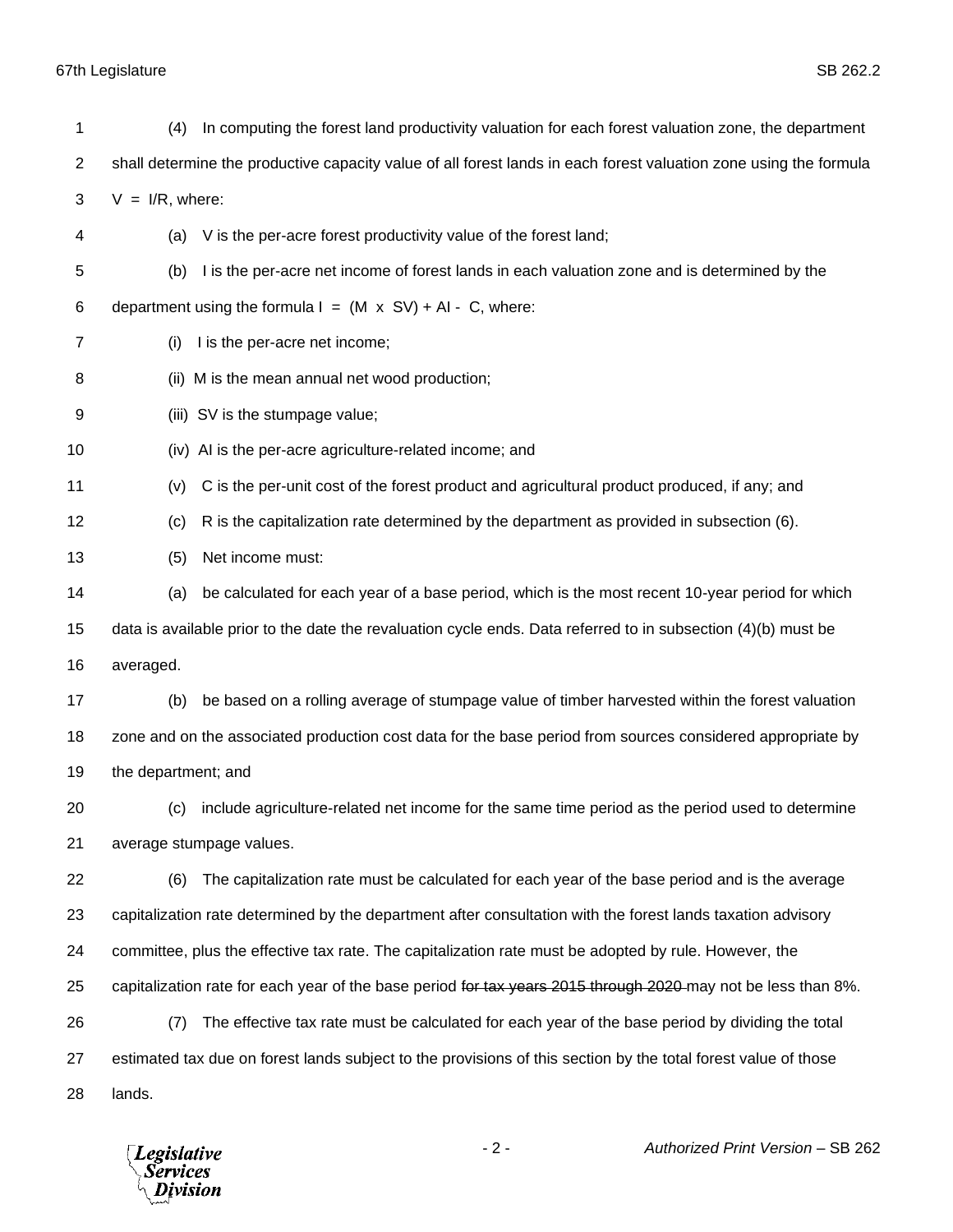| 1              | For the purposes of this section, if forest service sales are used in the determination of stumpage<br>(8)         |
|----------------|--------------------------------------------------------------------------------------------------------------------|
| $\overline{c}$ | values, the department shall take into account purchaser road credits.                                             |
| 3              | (9)<br>In determining the forest productivity value of forest lands and in computing the forest land               |
| 4              | valuation, the department shall use information and data provided by the university of Montana-Missoula of         |
| 5              | other sources recommended by the forestlands taxation advisory committee.                                          |
| 6              | (10) (a) There is a forest lands taxation advisory committee consisting of:                                        |
| $\overline{7}$ | four members with expertise in forest matters, one appointed by the majority leader of the senate,<br>(i)          |
| 8              | one by the minority leader of the senate, one by the majority leader of the house of representatives, and one by   |
| 9              | the minority leader of the house of representatives; and                                                           |
| 10             | (ii) three five members appointed by the governor, one who is an two who are industrial forest                     |
| 11             | landowner landowners, one who is a two who are nonindustrial forest landowner landowners, and one who is a         |
| 12             | county commissioner.                                                                                               |
| 13             | The committee must be appointed and convened no later than July 1 of the year that is 2 years<br>(b)               |
| 14             | prior to the first year of each reappraisal cycle. The terms of the members expire on June 30 of the first year of |
| 15             | each reappraisal cycle.                                                                                            |
| 16             | The advisory committee shall:<br>(c)                                                                               |
| 17             | review data required by subsections (2) through (6), (8), and (9), including data on productivity<br>(i)           |
| 18             | value, stumpage value, wood production, capitalization rate, net income, and agriculture-related income;           |
| 19             | (ii) recommend to the department any adjustments to data if required by changes in government forest               |
| 20             | land programs, market conditions, or prevailing forest lands practices;                                            |
| 21             | (iii) recommend appropriate base periods and averaging methods to the department;                                  |
| 22             | (iv) verify for each forest valuation zone and forest land classification and subclassification under              |
| 23             | subsection (3) that the income determined in subsection (5) reasonably approximates that which the average         |
| 24             | Montana forest landowner could have attained; and                                                                  |
| 25             | recommend forest land valuation techniques to the department; AND<br>(v)                                           |
| 26             | REPORT BIENNIALLY ON COMMITTEE ACTIVITY, IN ACCORDANCE WITH 5-11-210, TO THE REVENUE INTERIM<br>(VI)               |
| 27             | COMMITTEE PROVIDED FOR IN 5-5-227.                                                                                 |
| 28             | (11) The members of the forest lands taxation advisory committee must be appointed and convened                    |
|                |                                                                                                                    |